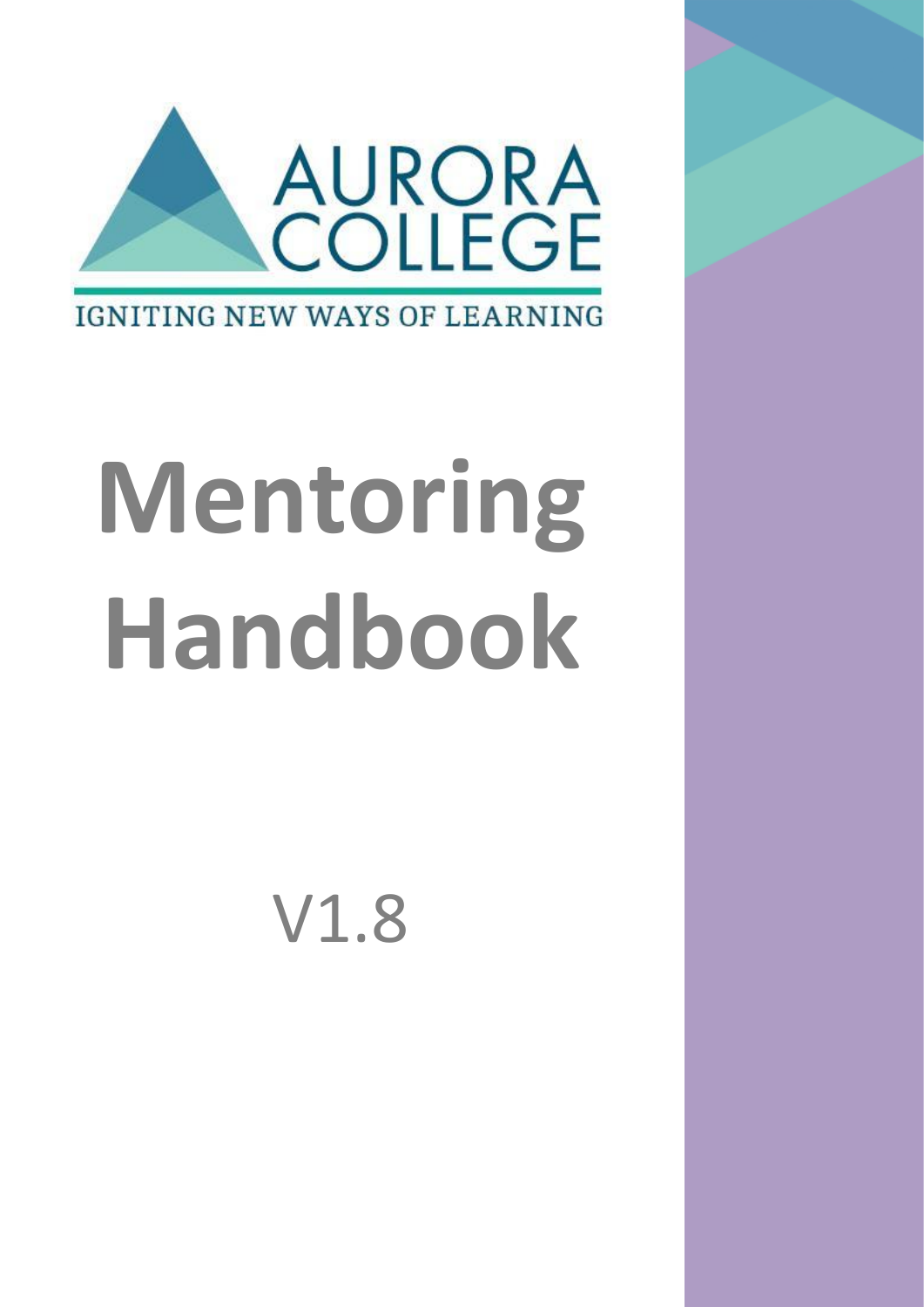# Contents

Document revised by Sharleen Mulawin February 2017. Original document by Kate Thompson 2015 Aurora College: NSW Department of Education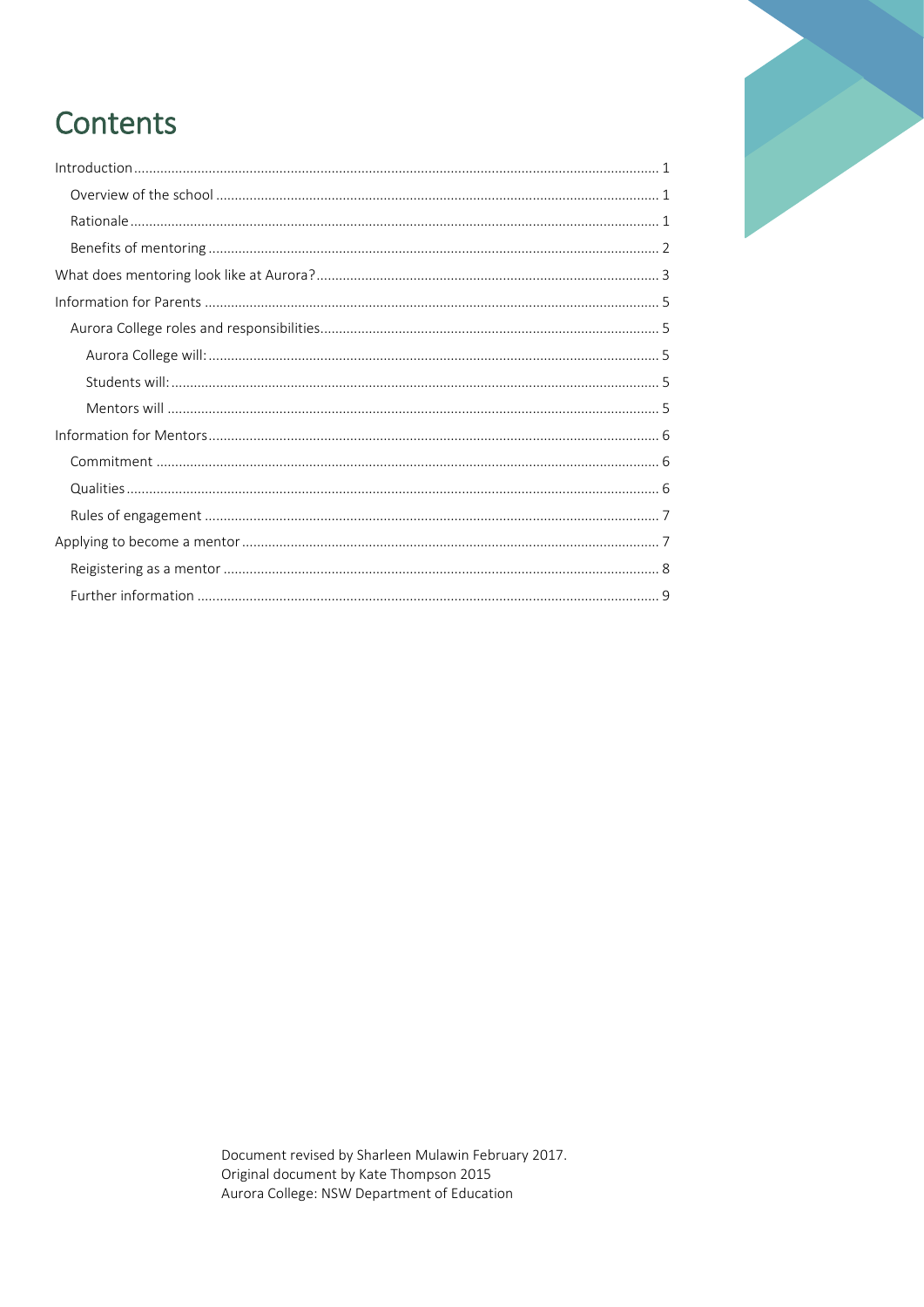# <span id="page-2-0"></span>Introduction

## <span id="page-2-1"></span>Overview of the school

# Aurora College: NSWs first virtual selective high school

Aurora College is NSWs virtual selective high school providing government students in rural and remote communities a broad range of curriculum opportunities through a cutting-edge synchronous virtual learning environment which allows students to 'connect locally' and 'learn globally'.

Aurora College provides selective classes in English, mathematics and science, for students in years 7-10. Students are enrolled both in their local secondary school and our selective classes. They are dual students of both schools. Our senior students, in year 11 and 12, study subjects that may not be available for them in their local school.

Twice a year, students come together for a residential camp. This allows them the opportunity to interact with their peers and teachers and complete practical tasks in lessons and excursions.

#### <span id="page-2-2"></span>Rationale

## e-Mentoring at Aurora College

Mentoring is a key feature of the learning experiences at Aurora.

*Mentoring can be crucial for students in rural and remote communities because they face unique challenges including limited access to higher education, less variety of courses offered, narrowed school curricula, and a lack of work-related role models (Barbour 2007; Crawford 2006 in Li et al, 2010).*



The Aurora e-mentoring program is a flexible mentoring model aimed at supporting gifted and talented students in rural and remote communities to:

- $\triangleright$  better understand their skills, values and interests;
- $\triangleright$  explore a variety of academic and career options; and
- $\triangleright$  further develop their social and emotional wellbeing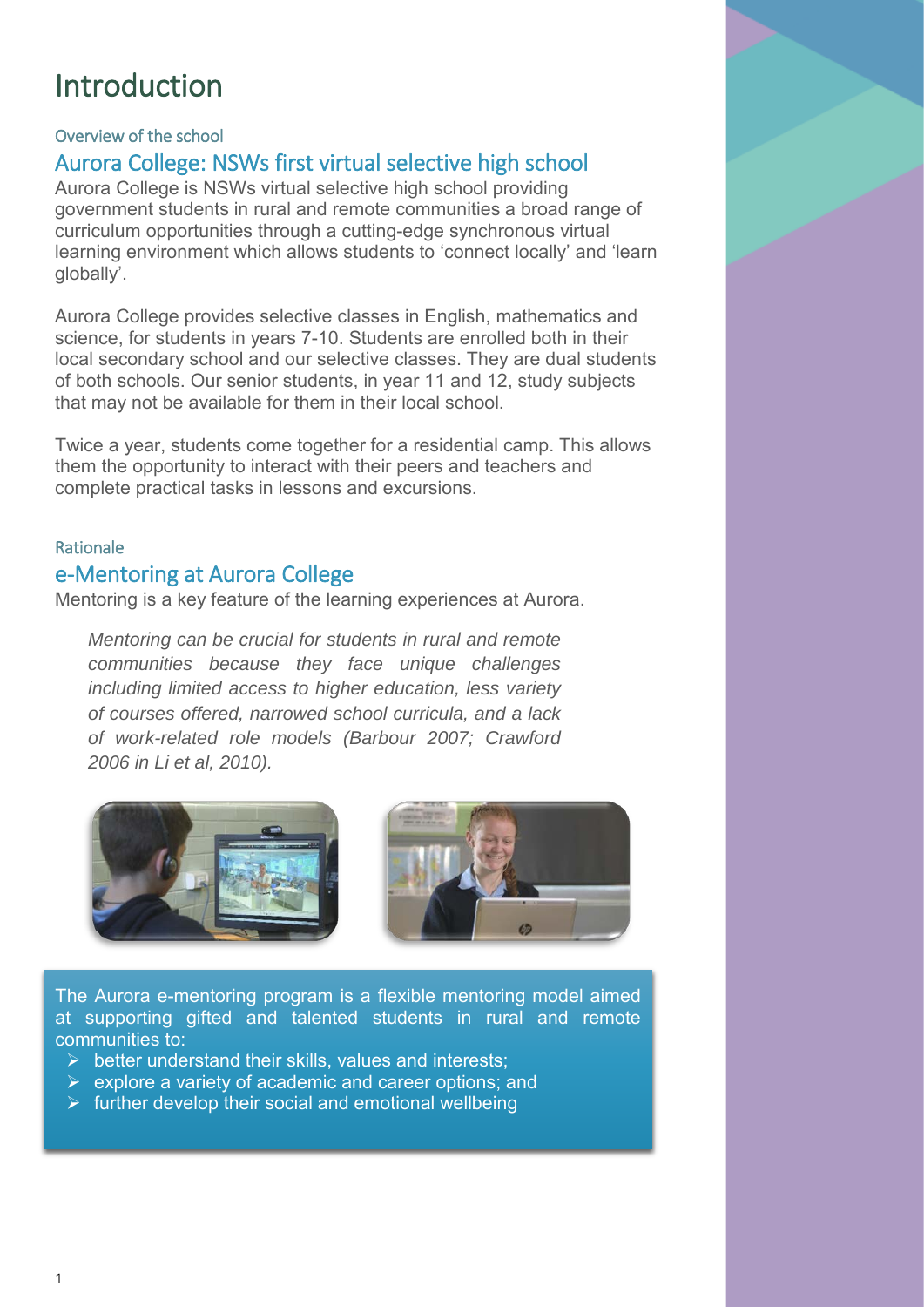#### <span id="page-3-0"></span>Benefits of mentoring

Mentoring, either face-to-face or e-mentoring, has a range of benefits for both the mentor and the student(s).

## **Benefits for the student**

Mentoring provides students with opportunities to:

- $>$  ask questions that matter to them;
- > access authentic information;
- $>$  stimulate their interests and further inquiry;
- > increase their awareness of career opportunities;
- > further develop self-esteem and confidence; and
- > broaden their exposure to industry experts and professional role models.

# **Benefits for the mentor**

An Aurora College mentor will have the opportunity to:

- show how people can contribute to a better society;
- develop active community partnerships;
- be able to dispel stereotypes about certain fields/occupations;
- reflect on work practice and purpose;
- gain public recognition in their area of expertise;
- enhance their own self-confidence and competence;
- have opportunities to share skills and achievements;
- have the convenience of mentoring online.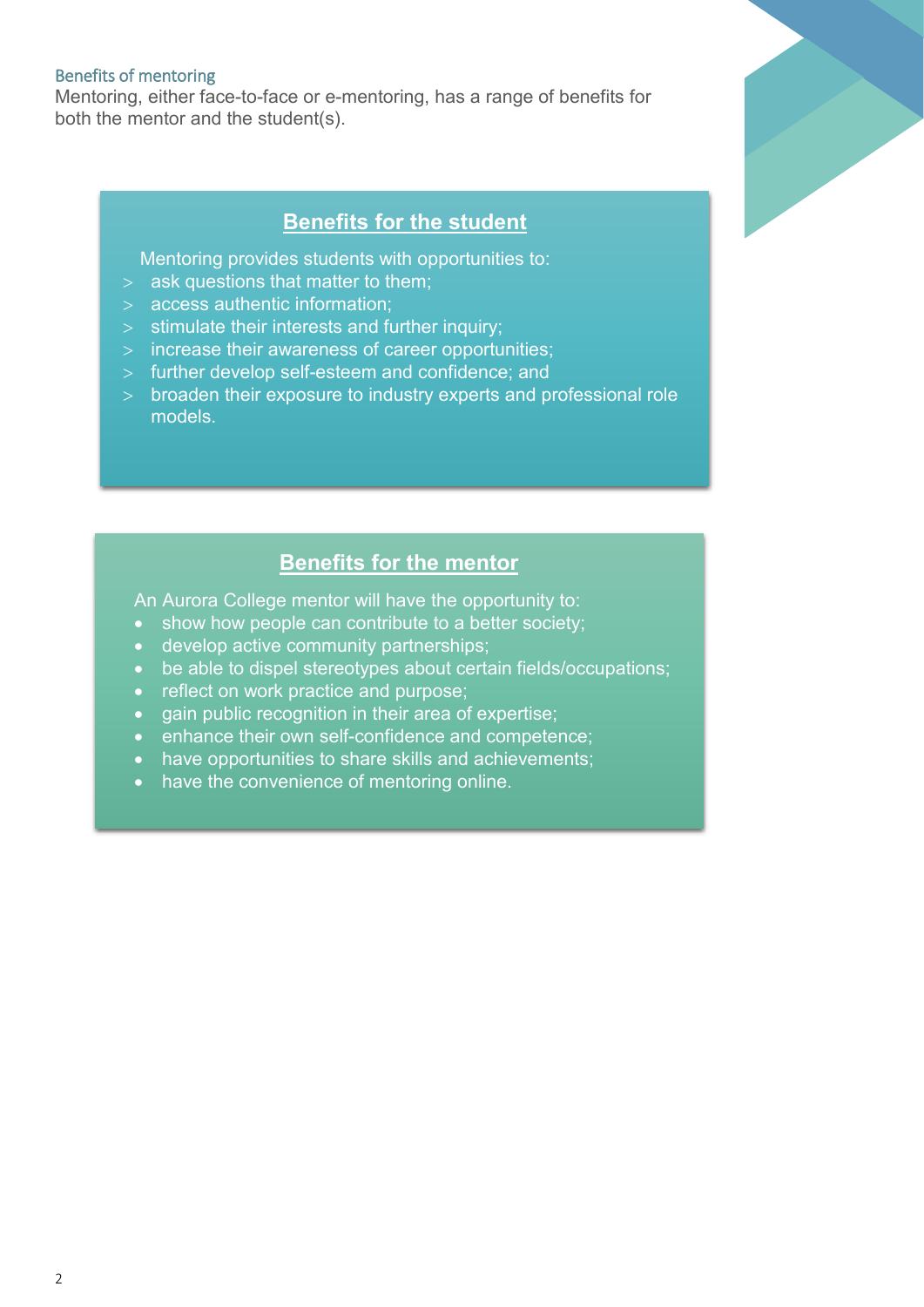# <span id="page-4-0"></span>What does mentoring look like at Aurora?

Mentoring at Aurora College is either offered to students who selfnominate for the mentoring program or a targeted group of students. Student profiles are matched, as best as possible, with a mentor who has similar interests and experiences. Mentoring takes place during school hours with flexibility to accommodate student timetables and the availability of mentors.

Under the guidance and supervision of Aurora College staff, mentoring sessions may take place via the college's virtual learning environment, at the mentor's workplace, or in person at one of the residential school programs held each year.

A typical commitment by a mentor to the project in one school year would be for maximum of: 2 - 3 x 40 minute sessions per term (a total of 9-12 sessions per year)

Specialist external organisations may be engaged to run mentoring sessions as required. Each organisation must be approved by the Principal, Aurora College and comply with DoE guidelines and regulations such as the Code of Conduct, Working With Children check and Child Protection Policy training.

Mentoring sessions are a learning process in which the mentor may use discussion, inquiry, requests and reflection to help students identify personal and career goals. They can help to develop relationships, understandings, strategies and action plans intended to achieve these goals. Importantly, in the student/mentor relationship, students are responsible for their own achievements and success. The student may act and the mentor may assist, but the mentor doesn't lead or do more than the student. The mentor can also assist by sharing an outside, unbiased perspective and specific insights and skills to empower the students toward their goals.

Themes for mentoring sessions aim to address topics that are ageappropriate and relevant to students at their stage of schooling. The theme and content of each session is largely driven by student interest and mentor willingness. The content of mentoring sessions is flexible and derived from 5 key themes (as pictured around the page). It may take on new directions as relationships build and trust developed throughout the program.



# Getting to Know You Activities

1

2

3

To allow students and mentors to get to know each other in a meaningful way which creates both a fun and safe environment.

# Personal Development **Activities**

To provide students with an awareness of their personal skills, attitudes and values, enhancing their career planning and long term academic outcomes.

# Career Exploration Activities

To provide students with insight into different occupational environments, develop their leadership capabilities and to expanded their career options.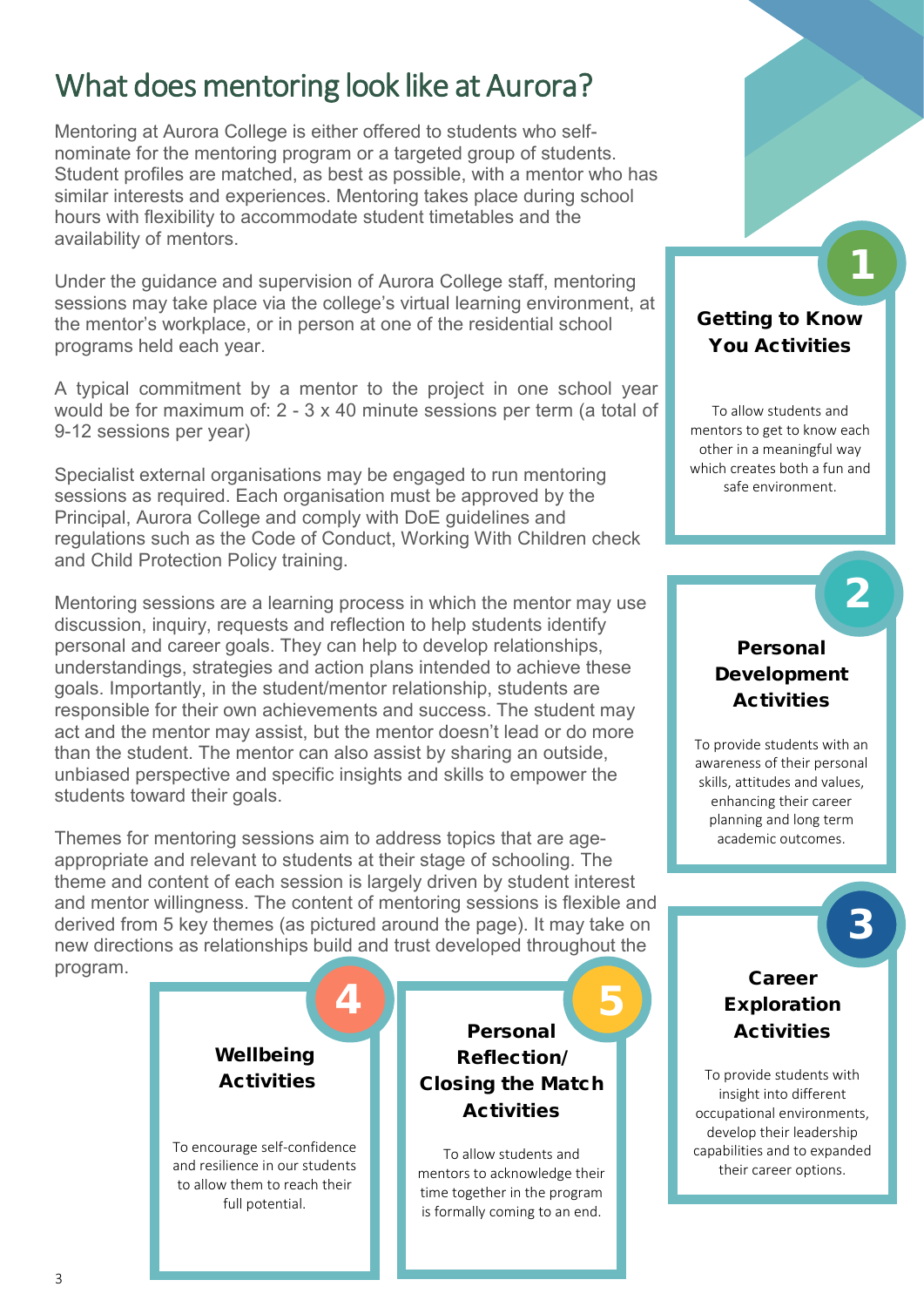A sample of the topics for a year group is included below. Mentors are provided with all the materials and resources to guide them in leading a mentoring session.

| <b>Theme</b>                                       | <b>Topic</b>                         | Content                                     |
|----------------------------------------------------|--------------------------------------|---------------------------------------------|
| <b>Getting to know</b><br>you                      | A journey you would like to take     | Face to face session at Residential program |
| <b>Personal</b><br><b>Development</b><br>Terms 1-2 | About me                             | My personal SWOT                            |
|                                                    | <b>Enhancing Student Performance</b> | <b>Effective communication</b>              |
|                                                    | <b>Emotional Intelligence</b>        | Self-awareness and self-regulation          |
| <b>Career Exploration</b><br>Terms 3-4             | <b>Exploring Different Careers</b>   | Personality types and careers               |
|                                                    | Career Skill Development             | The changing work environment               |
|                                                    | Leadership                           | Personal brand                              |
|                                                    | The Future of Work                   | Entrepreneurships                           |
|                                                    | <b>Emotional Skill Development</b>   | Confidence                                  |
|                                                    | <b>Stress Management</b>             | How to be happy!                            |
| <b>Personal Reflection</b><br>Term <sub>4</sub>    | <b>Closing the Match</b>             | Reflection on the mentoring sessions        |

Other topics that could come up in mentoring sessions can include specific discussions with the mentor about:

- what daily working life involves
- the strategies used for working with different types of people in the workplace
- why you chose your profession and the career path you followed
- how you manage any stress and pressures in the workplace
- the skills you have developed and how you acquired these
- what your future career goals are, and what steps you may be taking to achieve them
- shared interests and ideas that appeal to you
- an interesting project or event you participated in
- the student's progress at school and their career plans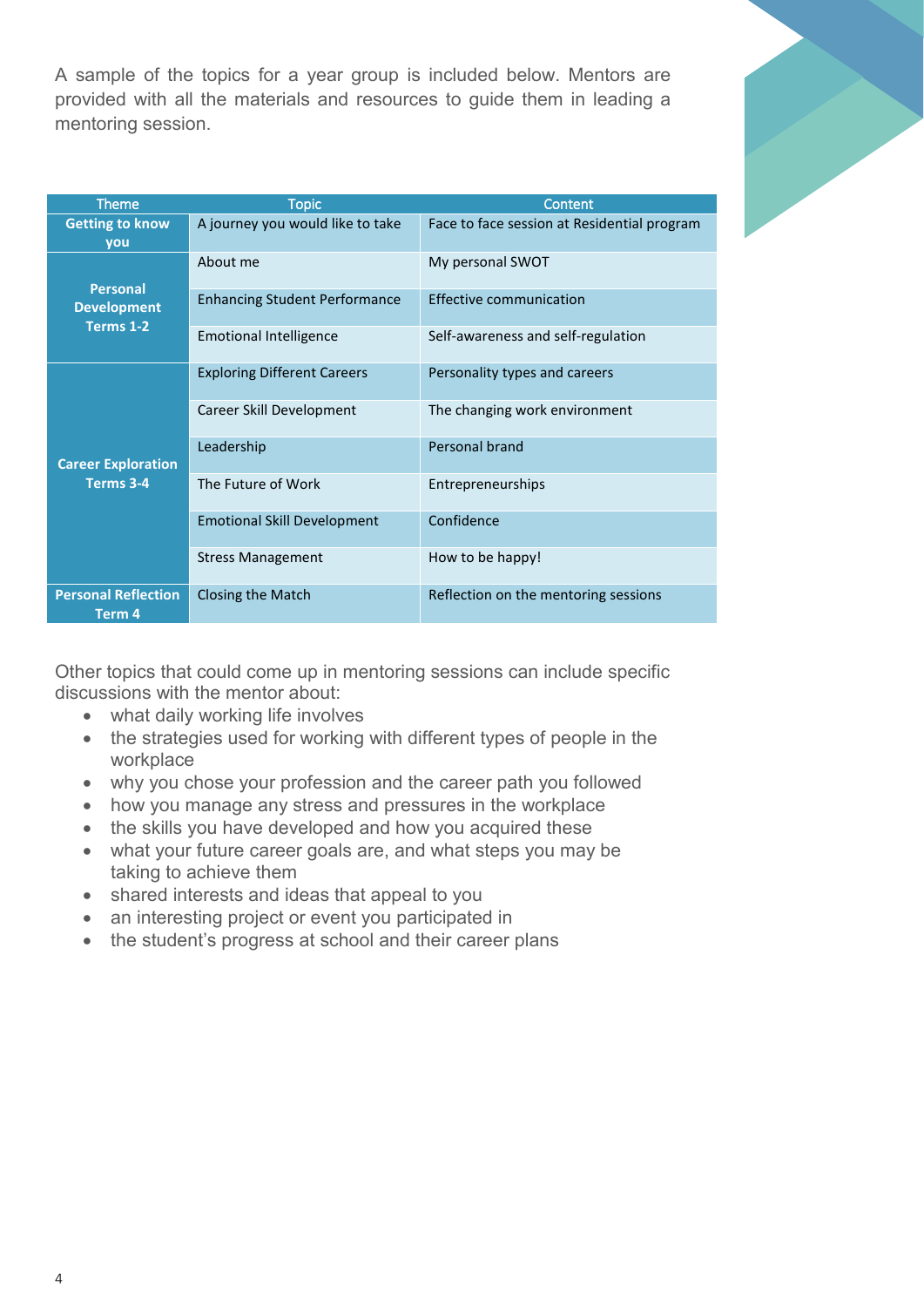# <span id="page-6-0"></span>Information for Parents

Parental consent must be sought in writing for student participation prior to the commencement of the mentoring program. Parents are welcome to discuss the program and the student's progress at any time with Aurora staff. Parents also retain the right to withdraw the student from mentoring arrangements at any time. This can be done by contacting the Aurora College office.

## <span id="page-6-1"></span>Aurora College roles and responsibilities

<span id="page-6-2"></span>Aurora College will:

- retain duty of care
- gauge student interests
- provide training for mentors
- engage appropriate external organisations to provide mentoring services as required
- arrange suitable locations (including virtual locations in Adobe Connect rooms) and supervise mentoring sessions
- seek written consent from parents about student participation
- provide opportunities to parents to discuss anticipated outcomes and student progress
- keep and maintain appropriate records
- not engage a person if they are placed on the DoE's Staffing Services 'not to be employed' list
- retain copies of mentor ID for 5 years

<span id="page-6-3"></span>Students will:

- engage with the mentor in a respectful manner
- recognise boundaries e.g. appropriate interactions, no contact outside scheduled mentoring times
- ask questions that will assist in learning about a certain field
- take responsibility for their own actions
- observe agreed protocols
- be able to withdraw from the program at any time

<span id="page-6-4"></span>Mentors will**:** 

- engage with students in a professional and respectful manner
- adhere to boundaries and not make contact with students outside of mentoring sessions
- be sensitive to student's individual contexts
- raise any concerns that arise directly with executive staff at Aurora **College**
- engage in the DoE's *Child Protection Awareness Training*
- follow DoE working with children protocols.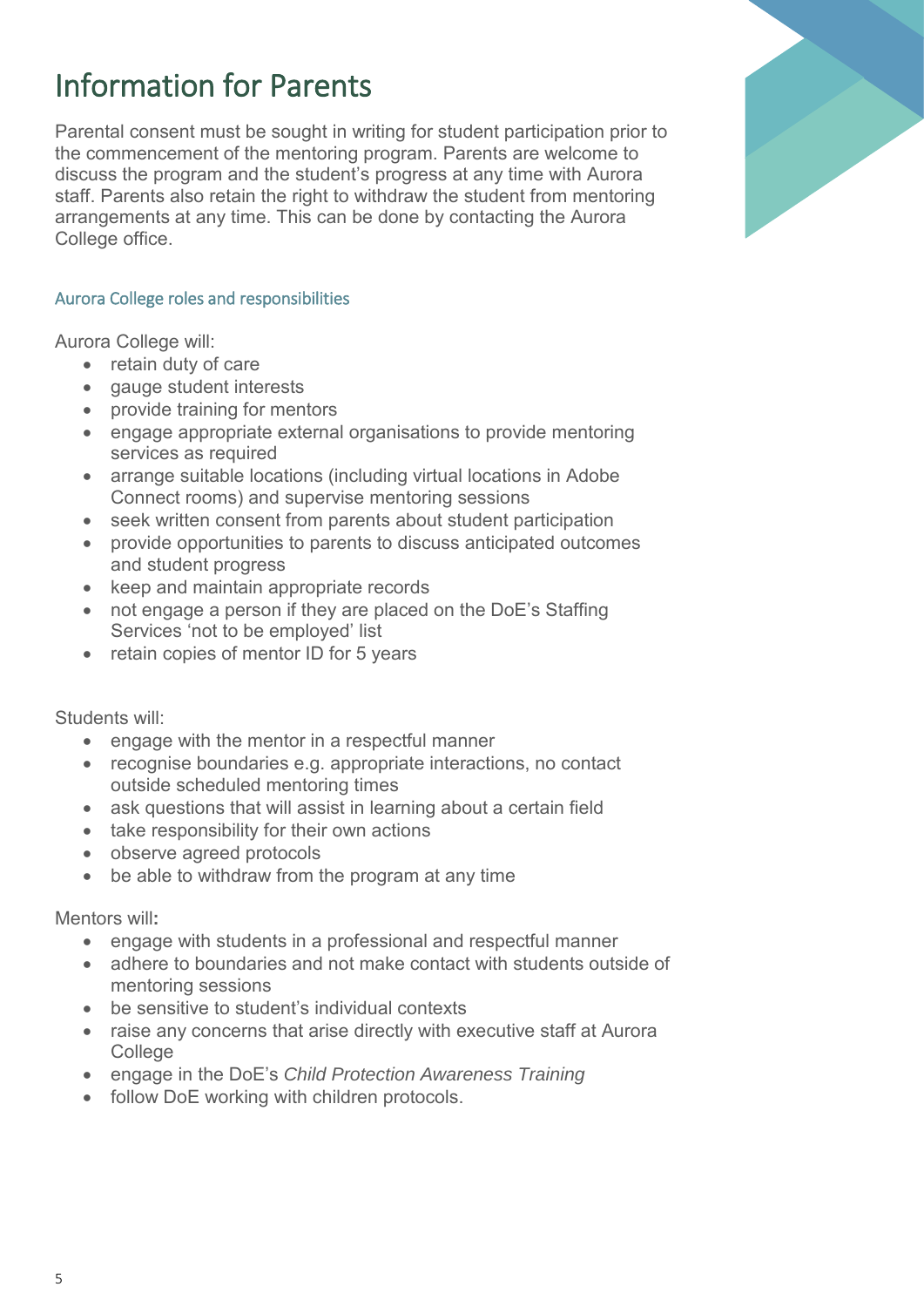# <span id="page-7-0"></span>Information for Mentors

## <span id="page-7-1"></span>**Commitment**

A key requirement for mentors is attendance. In some circumstances, the mentor may be one of few positive and dependable role model in students' lives to date. Poor attendance and commitment can reinforce negative elements of existing relationships and significantly impact student selfesteem. By agreeing to participate, it is critical to attend all sessions you have committed to unless there is an exceptional circumstance. Your commitment to mentoring is what will make it a success.

Aurora College will provide short, targeted training including:

- strategies for running a successful mentoring session
- expectations
- policies and protocols to protect and support mentors e.g.: child protection and duty of care
- appropriate relationship boundaries
- active listening skills
- familiarisation with IT platform for delivery
- sample mentoring activities
- permission to be photographed form (if applicable)

## <span id="page-7-2"></span>**Qualities**

The skills and knowledge of a more experienced person can be very important in enabling a young person to progress along several paths. These paths might range from finishing high school, to improving communication skills or setting achievable life and career goals. Good mentoring helps to develop the competence and character of the student. The most effective mentors offer support, challenge, are patient and show enthusiasm while they guide others to new levels of achievement. They do not view themselves as superior to the student.

A mentor is ideally someone who:

- has a willingness to invest time in a mentoring relationship
- is reliable
- shows sensitivity and understanding
- has significant experience and expertise in the workforce
- demonstrates good communication skills
- models respect for alternate views and cultures
- has good listening skills
- has the ability to relate positively in a supportive, non-judgmental manner
- recognises when they need to call in special assistance
- has the capacity to establish firm boundaries and understand the limits of the mentoring role

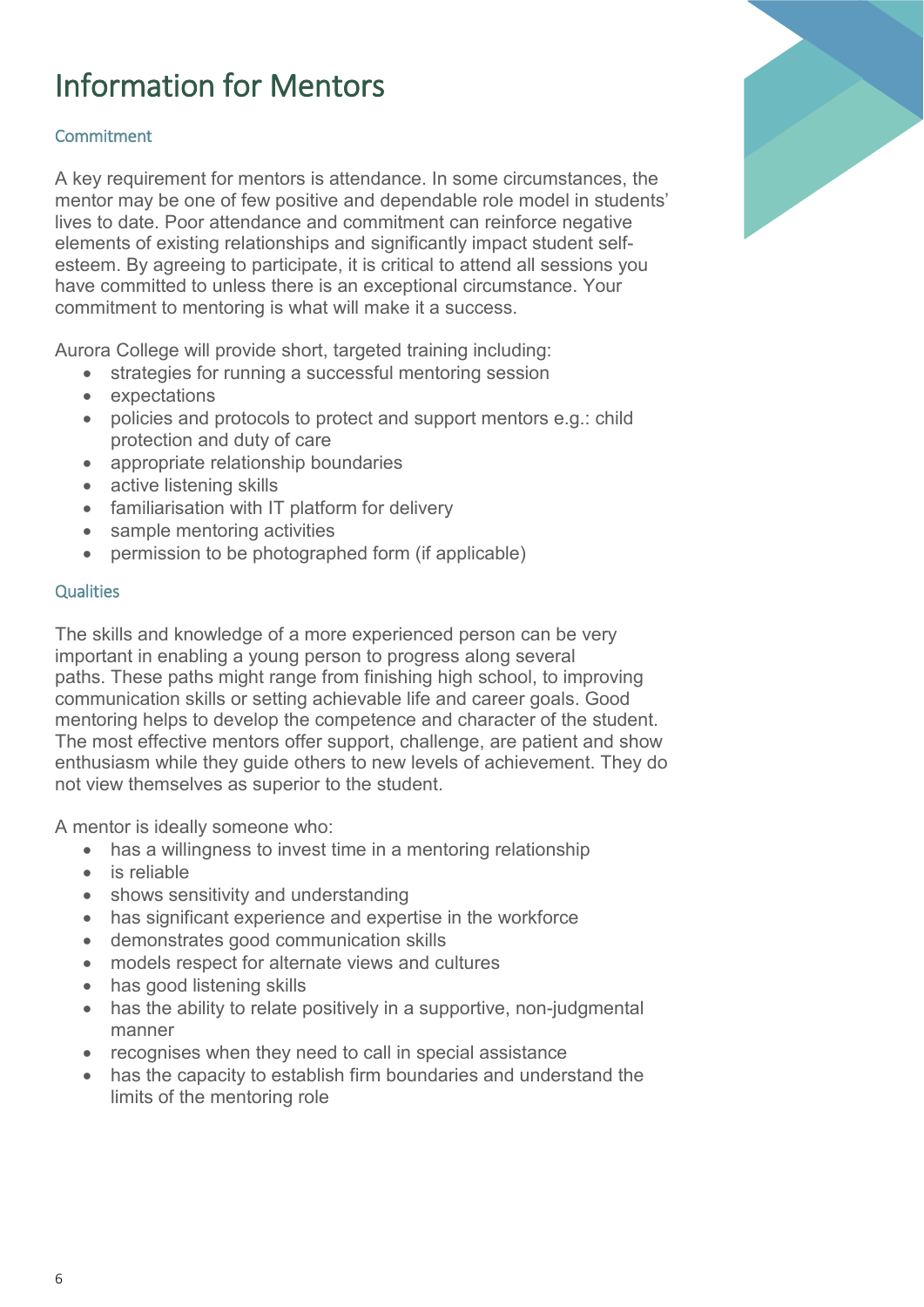### <span id="page-8-0"></span>Rules of engagement

- **No contact with students outside scheduled mentoring times and locations** (including virtual locations such as email, phone calls, text messages or social media
- Do not reveal confidential information about yourself or your employer e.g.: do not give students your business card, home address or phone number, email address or social media information
- Do not give money or buy gifts for your student(s)
- Talk to Aurora College if you are concerned about something said to you in confidence
- Be sensitive to the financial, cultural, spiritual, and environmental contexts of your student(s)
- Stay professional in conversation no comments about physical appearance or dress
- Be respectful of values, ideas and opinions that may differ to your own

# <span id="page-8-1"></span>Applying to become a mentor

The mentoring program follows the Department of Education's (DoE) policies and guidelines.

A Working With Children Check (WWCC) is a mandatory requirement for anyone engaging in child related work in NSW. Mentors are classed as volunteers for education purposes and therefore are not required to pay a fee.

The following page outlines the registration process for mentors.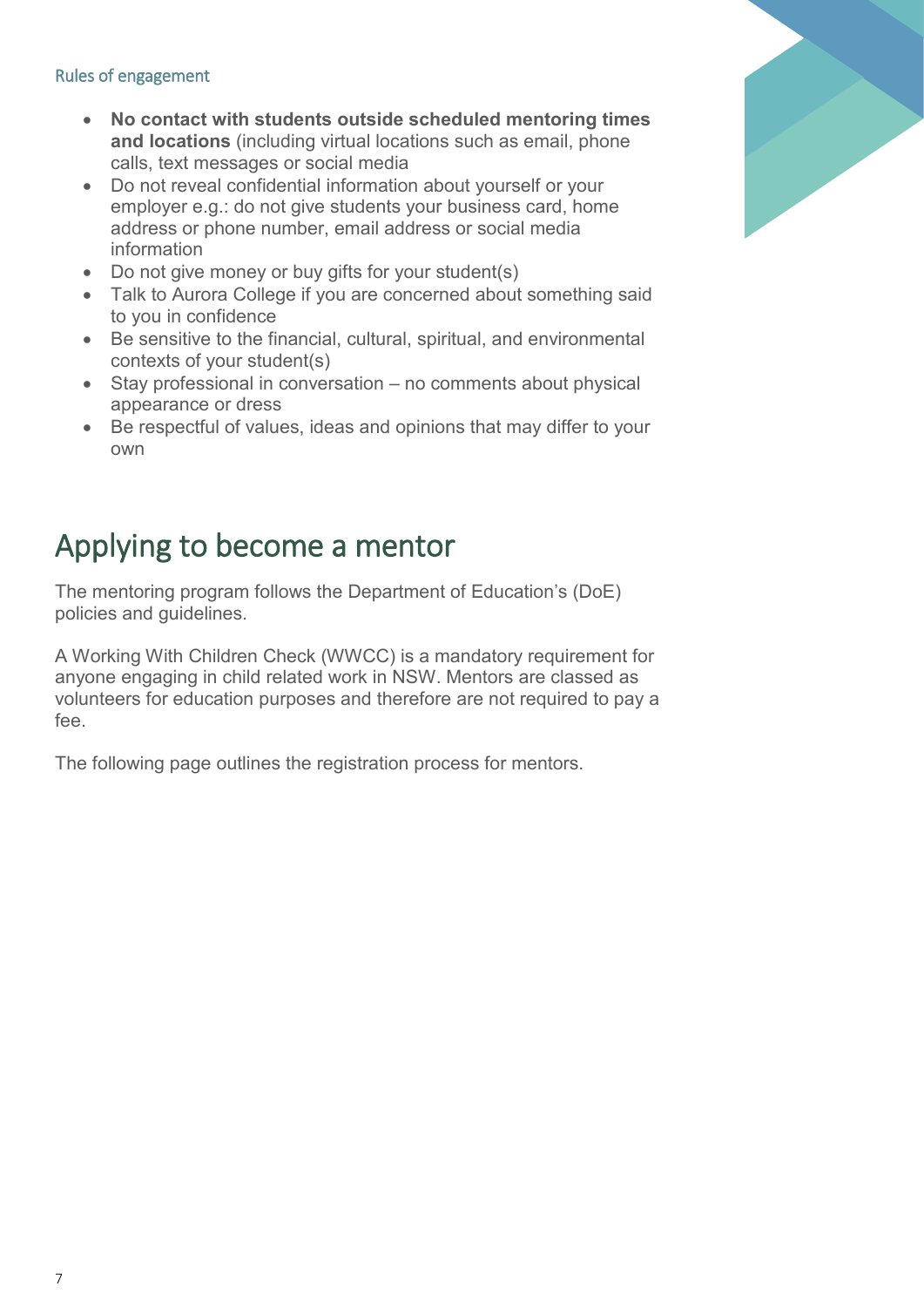

#### <span id="page-9-0"></span>Steps for registering as a mentor

<span id="page-9-1"></span>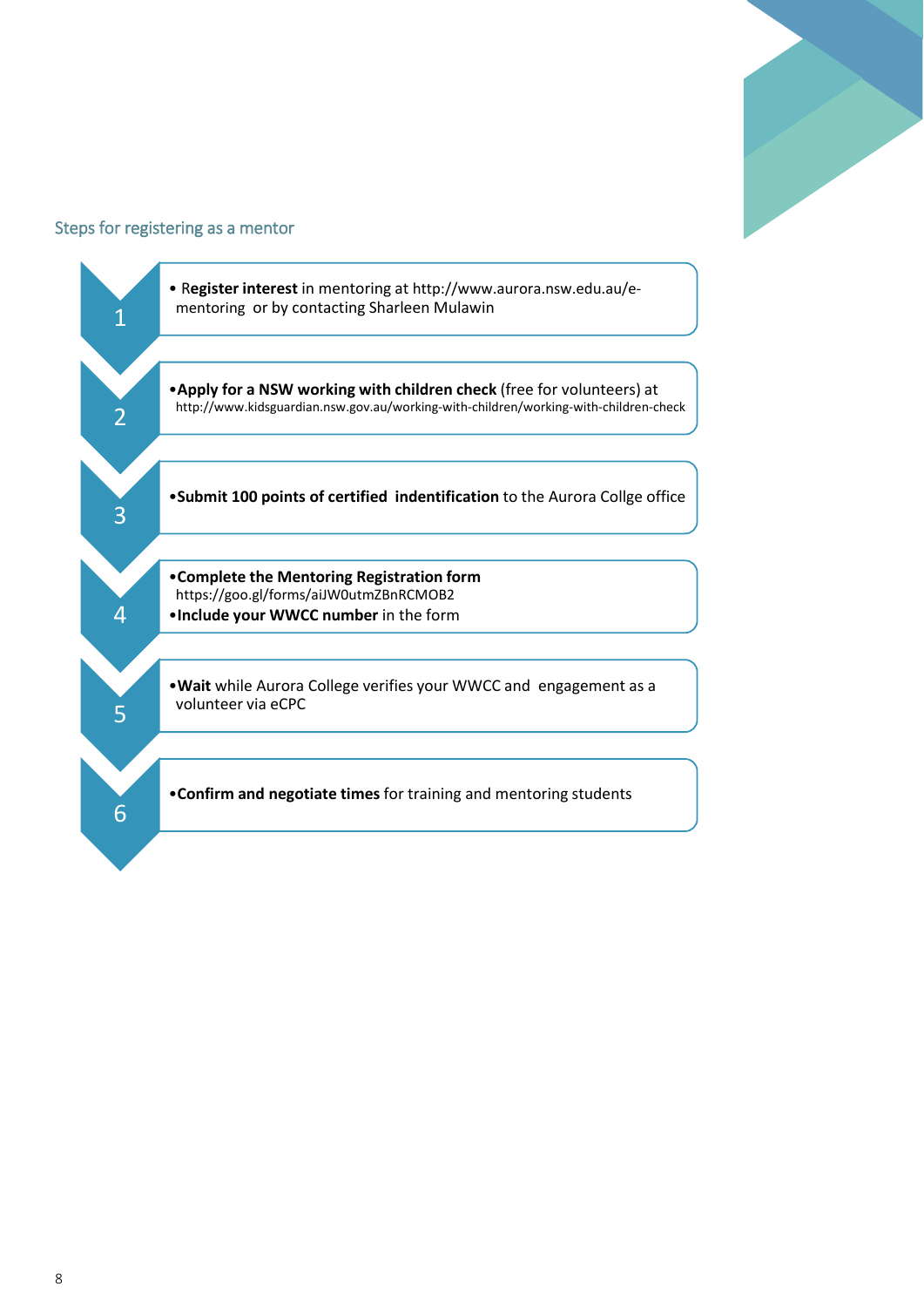### Further information

The following links provide details on DoE policies and processes for mentoring and getting a working with children check.

#### **DoE Code of Conduct**

<http://www.dec.nsw.gov.au/about-us/careers-centre/why-choose-us/code-of-conduct>

#### **DoE Mentoring students policy**

<https://education.nsw.gov.au/policy-library/policies/mentoring-students-policy>

#### **DoE working with Children Check Policy**

<https://education.nsw.gov.au/policy-library/policies/working-with-children-check-policy>

#### **How to apply for a working with children check clearance**

[https://education.nsw.gov.au/policy-library/associated-documents/Working-with-Children-Check-Appendix-4-](https://education.nsw.gov.au/policy-library/associated-documents/Working-with-Children-Check-Appendix-4-Information-for-applicants.pdf) [Information-for-applicants.pdf](https://education.nsw.gov.au/policy-library/associated-documents/Working-with-Children-Check-Appendix-4-Information-for-applicants.pdf)

#### **NSW Working with Children Check**

<http://www.kidsguardian.nsw.gov.au/working-with-children/working-with-children-check>

#### **Proof of Identity requirements**

<https://education.nsw.gov.au/policy-library/associated-documents/Appendix6-Proof-of-Identity.pdf>

**For further information or questions contact:**

Sharleen Mulawin I Relieving Head Teacher Teaching & Learning.

- 1300 287 629
- $\boxtimes$  sharleen.mulawin@det.nsw.edu.au